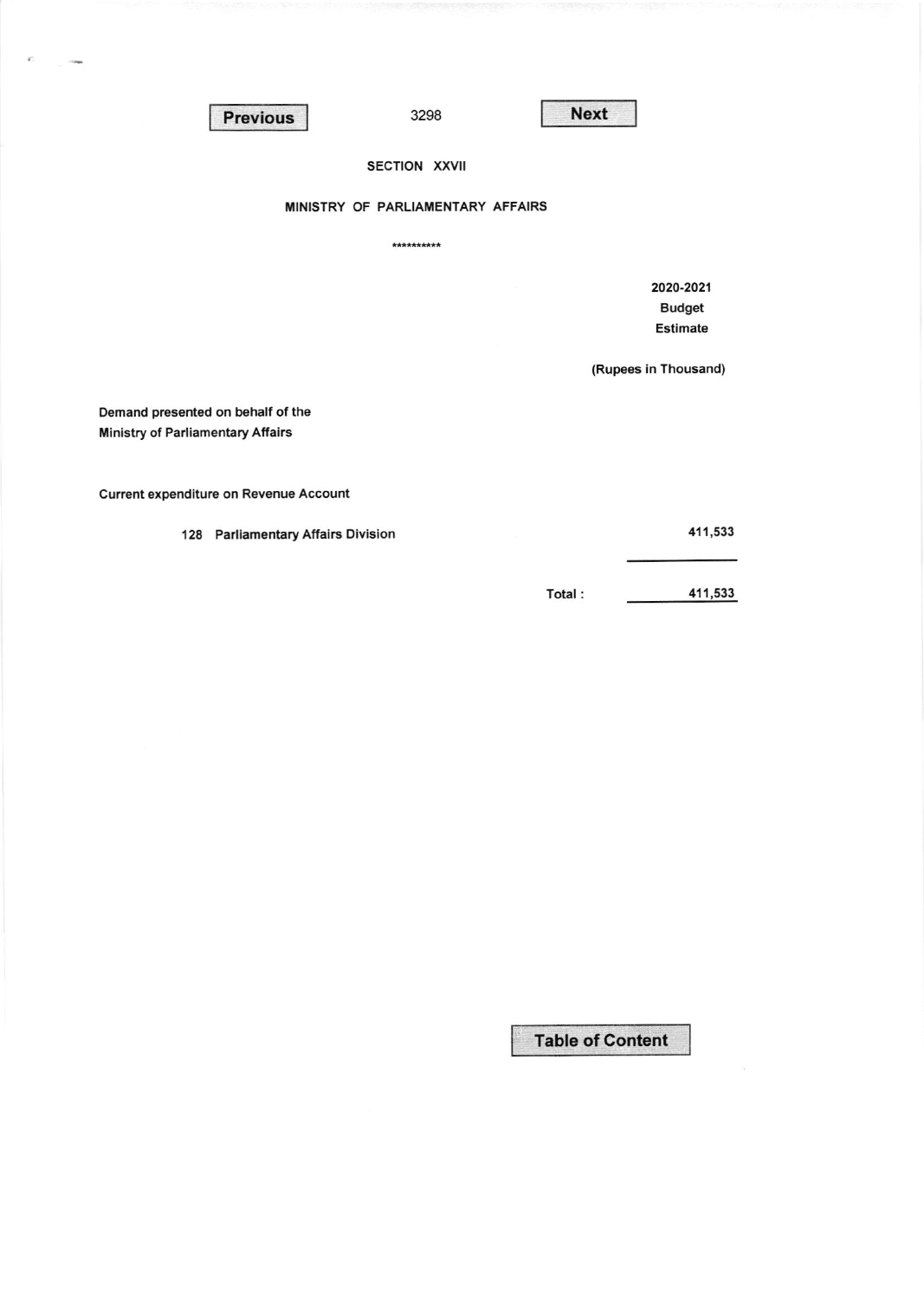**Previous** 

**Next** 

**DEMANDS FOR GRANTS** 

NO. 128.- PARLIAMENTARY AFFAIRS DIVISION

## **DEMAND NO. 128** (FC21P15)

## PARLIAMENTARY AFFAIRS DIVISION

3299

ESTIMATES of the Amount required in the year ending 30 June, 2021 to defray the Salaries and Other  $\mathbf{I}$ . Expenses of the PARLIAMENTARY AFFAIRS DIVISION.

Voted

Rs. 411,533,000

FUNCTION-cum-OBJECT Classification under which this Grant will be accounted for on behalf of the П. MINISTRY OF PARLIAMENTARY AFFAIRS.

|      |                                                      | 2019-2020       | 2019-2020       | 2020-2021       |
|------|------------------------------------------------------|-----------------|-----------------|-----------------|
|      |                                                      | <b>Budget</b>   | <b>Revised</b>  | <b>Budget</b>   |
|      |                                                      | <b>Estimate</b> | <b>Estimate</b> | <b>Estimate</b> |
|      |                                                      | Rs              | Rs              | <b>Rs</b>       |
|      | <b>FUNCTIONAL CLASSIFICATION</b>                     |                 |                 |                 |
| 011  | Executive & Legislative Organs, Financial and Fiscal | 410,000,000     | 409,722,000     | 411,533,000     |
|      | Affairs, External Affairs                            |                 |                 |                 |
|      | Total                                                | 410,000,000     | 409,722,000     | 411,533,000     |
|      | <b>OBJECT CLASSIFICATION</b>                         |                 |                 |                 |
| A01  | <b>Employees Related Expenses</b>                    | 279,000,000     | 279,000,000     | 305,379,000     |
| A011 | Pay                                                  | 143,836,000     | 143,836,000     | 151,193,000     |
|      | A011-1 Pay of Officers                               | (111, 786, 000) | (111, 786, 000) | (118,920,000)   |
|      | A011-2 Pay of Other Staff                            | (32,050,000)    | (32,050,000)    | (32,273,000)    |
| A012 | Allowances                                           | 135,164,000     | 135,164,000     | 154,186,000     |
|      | A012-1 Regular Allowances                            | (67, 592, 000)  | (67, 592, 000)  | (76, 846, 000)  |
|      | A012-2 Other Allowances (Excluding TA)               | (67.572,000)    | (67, 572, 000)  | (77,340,000)    |
| A03  | <b>Operating Expenses</b>                            | 123,991,000     | 123,991,000     | 97,429,000      |
| A04  | <b>Employees Retirement Benefits</b>                 | 3,055,000       | 3,055,000       | 5,265,000       |
| A05  | Grants, Subsidies and Write off Loans                | 862,000         | 862,000         | 862,000         |
| A06  | <b>Transfers</b>                                     | 1,000           | 1,000           |                 |
| A09  | <b>Physical Assets</b>                               | 1,361,000       | 1,083,000       | 841,000         |
| A13  | <b>Repairs and Maintenance</b>                       | 1,730,000       | 1,730,000       | 1,757,000       |
|      | Total                                                | 410,000,000     | 409,722,000     | 411,533,000     |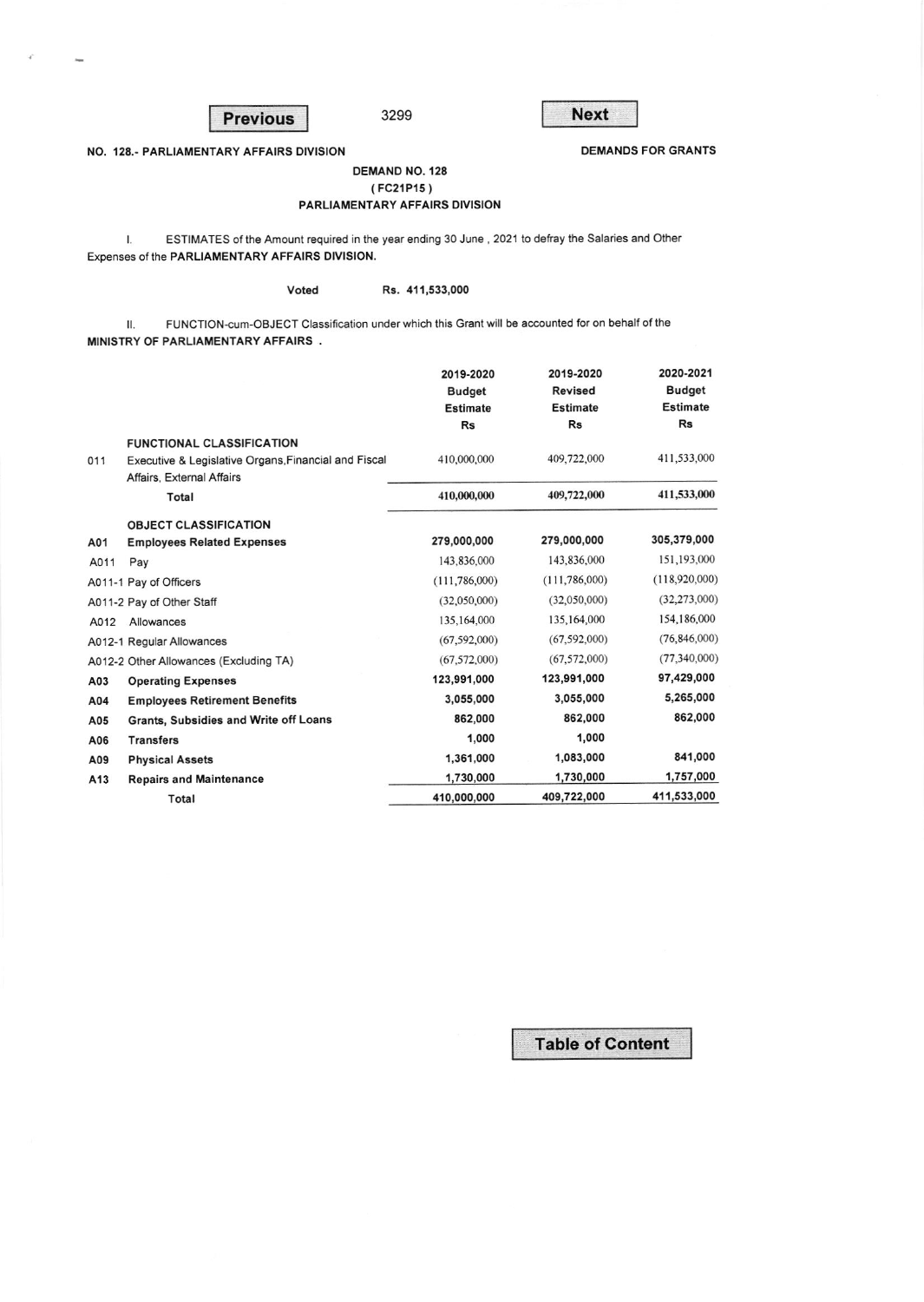|                                                            | <b>Previous</b>                                                                            |       |                                                     | 3300                                                 | <b>Next</b>                                                |                           |  |  |  |
|------------------------------------------------------------|--------------------------------------------------------------------------------------------|-------|-----------------------------------------------------|------------------------------------------------------|------------------------------------------------------------|---------------------------|--|--|--|
|                                                            | NO. 128.- FC21P15 PARLIAMENTARY AFFAIRS DIVISION                                           |       |                                                     |                                                      |                                                            | <b>DEMANDS FOR GRANTS</b> |  |  |  |
| III. - DETAILS are as follows :-                           |                                                                                            |       |                                                     |                                                      |                                                            |                           |  |  |  |
|                                                            | <b>No of Posts</b><br>2019-20 2020-21                                                      |       | 2019-2020<br><b>Budget</b><br><b>Estimate</b><br>Rs | 2019-2020<br><b>Revised</b><br><b>Estimate</b><br>Rs | 2020-2021<br><b>Budget</b><br><b>Estimate</b><br><b>Rs</b> |                           |  |  |  |
|                                                            |                                                                                            |       |                                                     | <b>ACCOUNTANT GENERAL PAKISTAN REVENUES</b>          |                                                            |                           |  |  |  |
| 01                                                         | <b>General Public Service:</b>                                                             |       |                                                     |                                                      |                                                            |                           |  |  |  |
| 011                                                        | <b>Executive &amp; Legislative Organs, Financial and Fiscal Affairs, External Affairs:</b> |       |                                                     |                                                      |                                                            |                           |  |  |  |
| 0111                                                       | <b>Executive and Legislative Organs:</b><br>011101 Parliamentary/legislative Affairs:      |       |                                                     |                                                      |                                                            |                           |  |  |  |
|                                                            | <b>ID1928 PAYMENT TO PARLIAMENT SECRATARIES TO PARLIAMENTARY SECRETARIES)</b>              |       |                                                     |                                                      |                                                            |                           |  |  |  |
| 011101-A01                                                 | <b>Employees Related Expenses</b>                                                          |       |                                                     | 84,628,000                                           | 84,628,000                                                 | 91,852,000                |  |  |  |
| 011101-A011                                                | Pay                                                                                        | 42    | 40                                                  | 66,382,000                                           | 66,382,000                                                 | 72,239,000                |  |  |  |
| 011101-A011-1                                              | Pay of Officers                                                                            | (42)  | (40)                                                | (66, 382, 000)                                       | (66,382,000)                                               | (72, 239, 000)            |  |  |  |
| 011101-A012                                                | Allowances                                                                                 |       |                                                     | 18,246,000                                           | 18,246,000                                                 | 19,613,000                |  |  |  |
| 011101-A012-1                                              | <b>Regular Allowances</b>                                                                  |       |                                                     | (15, 505, 000)                                       | (15, 505, 000)                                             | (16, 872, 000)            |  |  |  |
| 011101-A012-2                                              | Other Allowances (Excluding TA)                                                            |       |                                                     | (2,741,000)                                          | (2,741,000)                                                | (2,741,000)               |  |  |  |
| 011101-A03                                                 | <b>Operating Expenses</b>                                                                  |       |                                                     | 94,644,000                                           | 94,644,000                                                 | 69,321,000                |  |  |  |
| 011101-A038                                                | <b>Travel &amp; Transportation</b>                                                         |       |                                                     | 93,644,000                                           | 93,644,000                                                 | 68,386,000                |  |  |  |
| 011101-A039                                                | General                                                                                    |       |                                                     | 1,000,000                                            | 1,000,000                                                  | 935,000                   |  |  |  |
| Total-                                                     | PAYMENT TO PARLIAMENT                                                                      |       |                                                     | 179,272,000                                          | 179,272,000                                                | 161,173,000               |  |  |  |
| <b>SECRATARIES TO PARLIAMENTARY</b><br><b>SECRETARIES)</b> |                                                                                            |       |                                                     |                                                      |                                                            |                           |  |  |  |
|                                                            | ID1929 PARLIAMENTARY AFFAIRS DIVISION                                                      |       |                                                     |                                                      |                                                            |                           |  |  |  |
| 011101-A01                                                 | <b>Employees Related Expenses</b>                                                          |       |                                                     | 194,372,000                                          | 194,372,000                                                | 213,527,000               |  |  |  |
| 011101-A011                                                | Pay                                                                                        | 195   | 196                                                 | 77,454,000                                           | 77,454,000                                                 | 78,954,000                |  |  |  |
| 011101-A011-1                                              | Pay of Officers                                                                            | (57)  | (57)                                                | (45, 404, 000)                                       | (45, 404, 000)                                             | (46, 681, 000)            |  |  |  |
|                                                            | 011101-A011-2 Pay of Other Staff                                                           | (138) | (139)                                               | (32,050,000)                                         | (32,050,000)                                               | (32, 273, 000)            |  |  |  |
| 011101-A012                                                | Allowances                                                                                 |       |                                                     | 116,918,000                                          | 116,918,000                                                | 134,573,000               |  |  |  |
| 011101-A012-1                                              | <b>Regular Allowances</b>                                                                  |       |                                                     | (52,087,000)                                         | (52,087,000)                                               | (59, 974, 000)            |  |  |  |
| 011101-A012-2 Other Allowances (Excluding TA)              |                                                                                            |       |                                                     | (64, 831, 000)                                       | (64,831,000)                                               | (74, 599, 000)            |  |  |  |
| 011101-A03<br><b>Operating Expenses</b>                    |                                                                                            |       |                                                     | 29,347,000                                           | 29,347,000                                                 | 28,108,000                |  |  |  |
| 011101-A032                                                | Communications                                                                             |       |                                                     | 4,544,000                                            | 4,544,000                                                  | 5,291,000                 |  |  |  |
| 011101-A033                                                | <b>Utilities</b>                                                                           |       |                                                     | 3,000                                                | 3,000                                                      |                           |  |  |  |
| 011101-A034                                                | <b>Occupancy Costs</b>                                                                     |       |                                                     | 12,032,000                                           | 12,032,000                                                 | 10,378,000                |  |  |  |
| 011101-A036                                                | <b>Motor Vehicles</b>                                                                      |       |                                                     | 50,000                                               | 50,000                                                     | 47,000                    |  |  |  |
| 011101-A038                                                | <b>Travel &amp; Transportation</b>                                                         |       |                                                     | 7,287,000                                            | 7,287,000                                                  | 7,163,000                 |  |  |  |
| 011101-A039                                                | General                                                                                    |       |                                                     | 5,431,000                                            | 5,431,000                                                  | 5,229,000                 |  |  |  |
| 011101-A04                                                 | <b>Employees Retirement Benefits</b>                                                       |       |                                                     | 3,055,000                                            | 3,055,000                                                  | 5,265,000                 |  |  |  |

 $\;$ 

 $\overline{\phantom{a}}$